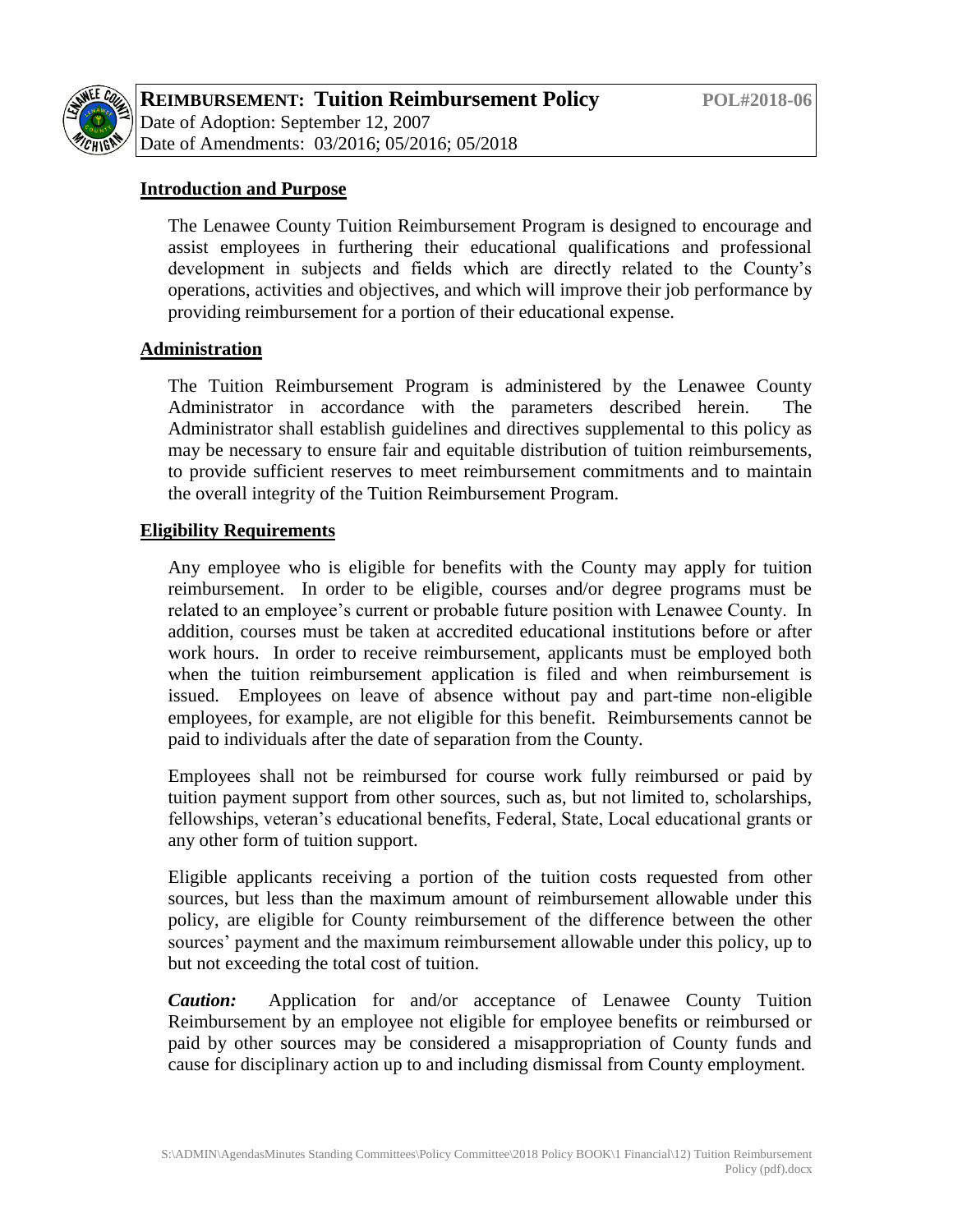#### **Course work Eligibility**

Course work shall be limited to programs offered by universities, colleges, business schools, trade schools and school systems only approved by a State Board of Education and accredited by the primary, nationally recognized accrediting association for each type of institution. The applicant shall provide documented evidence that his or her school meets this requirement on request of the Lenawee County Administrator. Course work in non-degree programs that leads to licensure or certification for use in employment with the County will also be accepted.

Any coursework, seminars, conferences or other educational programs for employees pursuing a degree, up to and including a Master's, PhD, or other equivalent advanced degree, are also eligible for tuition reimbursement.

No reimbursement will be allowed for course work taken on work time for which the employee is being compensated by the County. Course work taken while the employee is on annual leave (vacation) may be reimbursable if in accord with other provisions of this policy.

Work Relatedness: Course work should be directly related to the applicant's present job, approved by their respective standing committee and department head, and directed towards improving the applicant's knowledge and performance on the job, or related to probable future County employment. Probable future County employment shall be defined as a position or positions the employee is likely to be transferred to or promoted to, based on reasonable evidence in the applicant's employment history and/or County experience with employees. The applicant must identify the job he/she chooses to work toward and one likely to be achieved on the Tuition Reimbursement Application.

Course work not directly related to the employee's present or probable future County employment, but required for a degree which is related to present or probable future County employment shall qualify for reimbursement within the intent of this policy. The applicant may be required to provide reasonable evidence that the non-related coursework cannot be substituted by related coursework to achieve the same degree.

#### **Reimbursement Procedure**

Completion of the application form and meeting the application filing requirements, as well as receipt and grades filing deadlines, is the sole responsibility of the applicant. Applications requesting tuition reimbursement should be filed prior to the starting date of class to confirm reimbursement. Applications will be accepted up to thirty (30) days beyond the starting date of class but under such circumstances reimbursement cannot be guaranteed. All applications submitted will be approved on a first come, first serve basis to the extent funding is available. *The employee is urged to protect their investment by confirming reimbursement before the class starts and before they have committed their own funds.*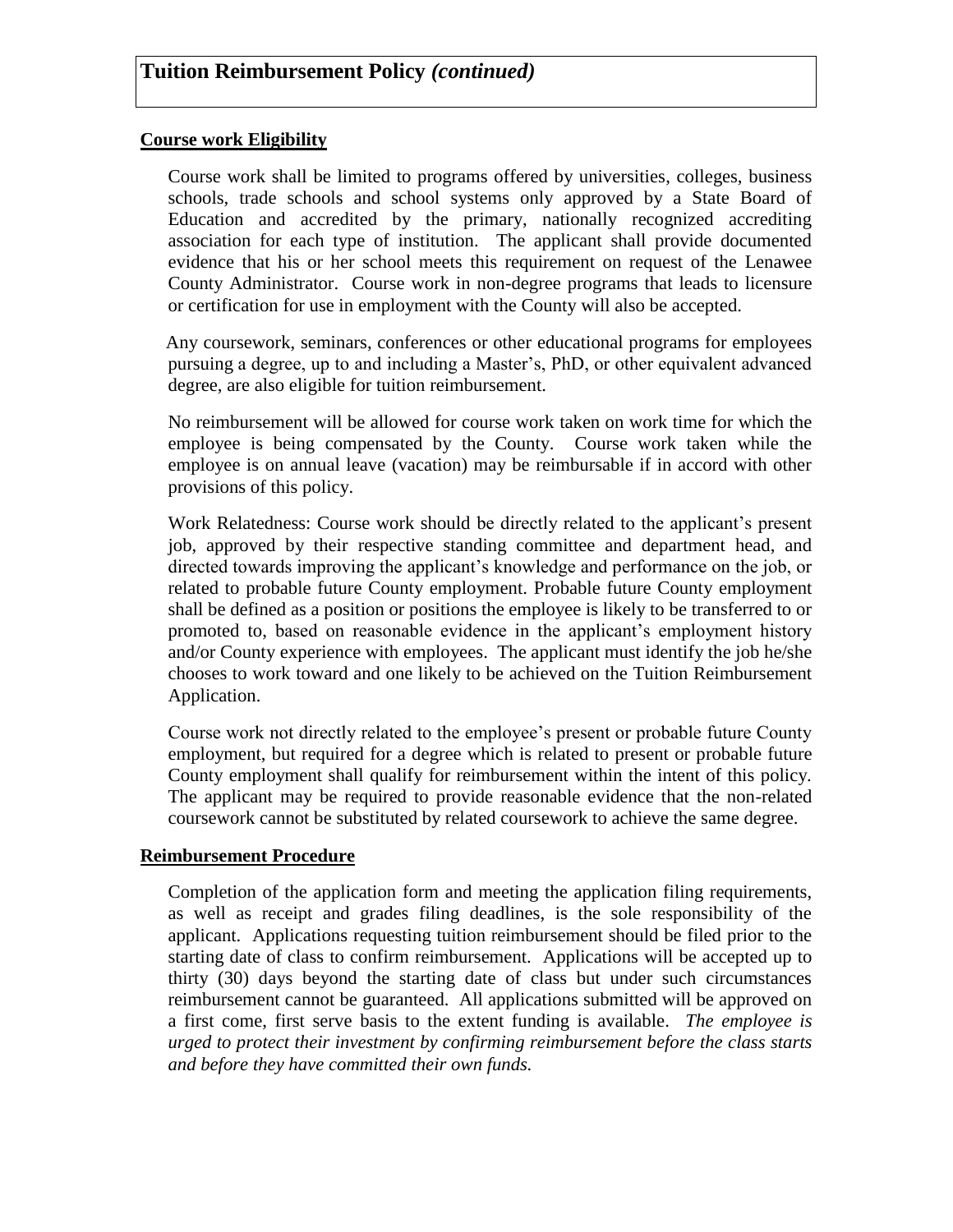Grades and tuition receipts must be submitted to the Lenawee County Administrator no later than sixty (60) days after the last meeting of the class as noted on the application for reimbursement, except a grade of "I" or incomplete will not be considered for any reimbursement until after successful completion. It is still necessary, however, to submit the incomplete grade within the sixty (60) day period to keep your application active. Also, if for any reason you cannot submit your grades within the filing time frame, e.g., computer error, notify the Lenawee County Administrator in writing as soon as possible, stating the reason for the delay. Failure to meet this filing deadline may result in disqualification for reimbursement.

Applicants may be required to submit with each application a full description of the course(s) for which reimbursement is requested. The published catalogue description or other official description provided by the educational institution are required for this purpose.

Each application for tuition reimbursement must be approved by the employee's department head and respective standing committee as being relevant to the applicant's present or probable future County employment or as otherwise provided above. Applications not approved shall be returned to the employee by the department head prior to the starting date of the course or no later than five (5) working days after receipt of the application with a written explanation of why approval was not granted.

Applications for reimbursement must be approved by the Lenawee County Administrator to assure that the application is complete and in accord with the provisions of this policy that an adequate course description has been provided and that sufficient funding is available to meet the reimbursement request. Applications approved by the Lenawee County Administrator will be acknowledged by forwarding to the employee a copy of the "Reimbursement Payment Authorization Form". Applications not approved shall be returned to the employee within ten (10) working days following the respective standing committee meeting date, with a written explanation of why the coursework was not approved.

Applicants changing classes after original approval must notify the Lenawee County Administrator in writing stating the reason for change and submitting a description of the course for which reimbursement is requested. Changes from coursework already approved may invalidate reimbursement approval if the substitute coursework cannot be related to the employee's present or probable future County employment or as otherwise provided in this policy.

## **Course Work Documentation**

Only original reimbursement documents can be accepted by the County Administrator. Original applications, tuition payment receipts and grades or other original proof of successful class completion must be submitted to the Administrator's office to complete a tuition reimbursement transaction. Employees who wish original documents returned should forward the original documents along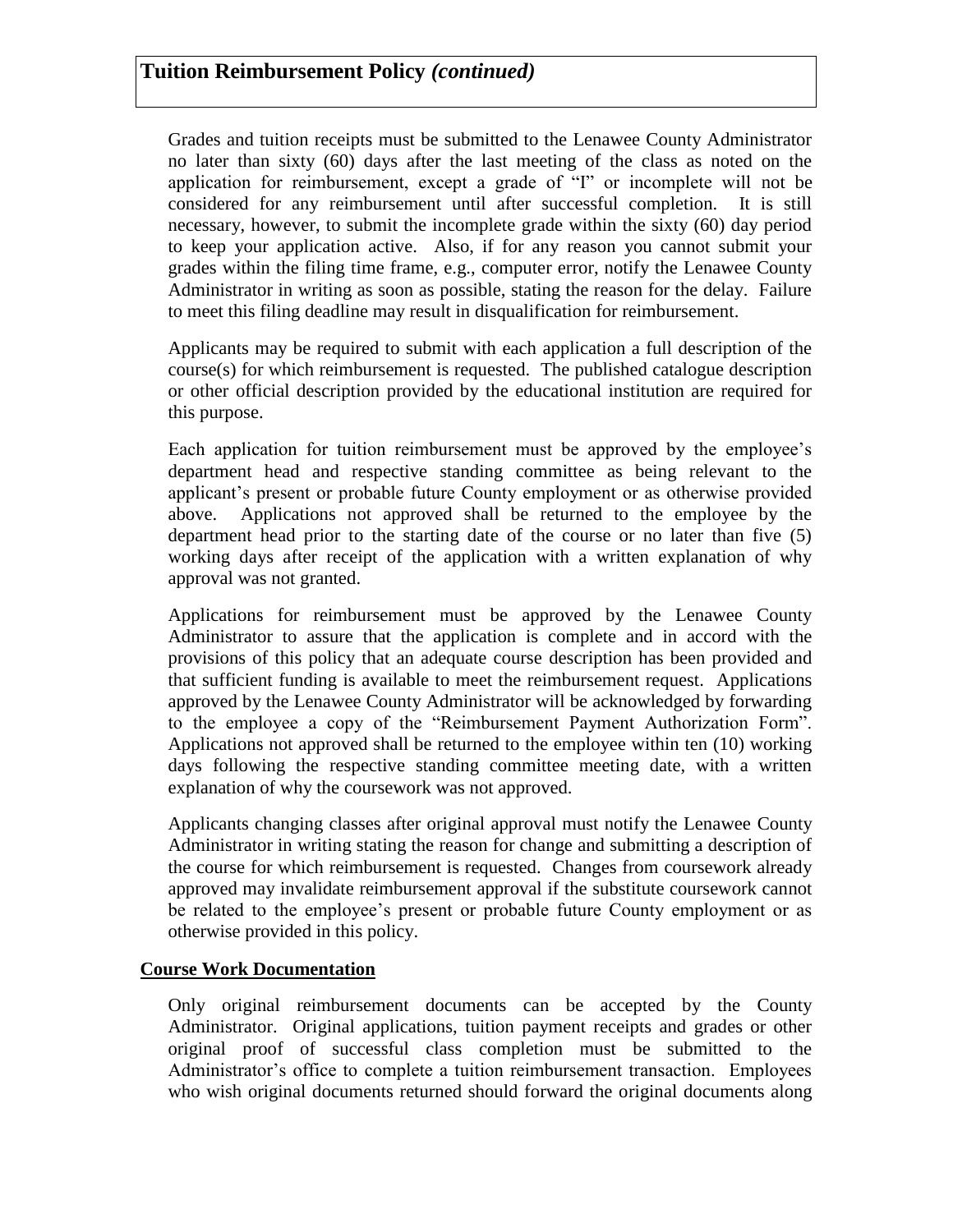with a duplicate copy. Original documents will be returned only if they are accompanied by a legible duplicate copy. Coursework documentation shall be maintained with the employee's reimbursement records.

Applicants will be reimbursed for the tuition, books, and fees up to 50% of the cost of the class. Applicants are required to submit proof of tuition payment. Institutional tuition payment receipts serve this purpose best, although cancelled tuition payment checks are an acceptable substitute.

Applicants are required to submit proof of successful completion of coursework before reimbursement payment can be authorized. Successful completion is defined as attaining a minimum grade of C (equivalent to 2.00 grade on a scale of 4.00). Course withdrawals or failures are not reimbursable. Institutional grade reports serve this purpose best. A letter from the applicant's course teacher or instructor, on institutional letterhead, verifying successful completion, is an acceptable substitute.

## **Reimbursement Limitations**

Reimbursement request approvals are contingent upon the availability of funds. Should funding become insufficient to meet reimbursement requests due to increased demand, budget cutbacks or for any other reason, reimbursements will be processed on a first come first served basis. Public Act 621 of 1978, the Uniform Budgeting Act, prohibits spending in excess of budgeted amounts.

Employees who apply for and who receive tuition reimbursement shall receive same in the form of a loan to be excused by the County as follows:

- 1. The obligation to repay the loan shall be excused at the rate of twenty (20%) percent per year for each year of employment with the County by the employee following the date of reimbursement by the County.
- 2. If the employee terminates employment with the County before working five (5) years from the date of the loan, the amount outstanding will become immediately due and payable. Such amount outstanding will be deducted from the employee's final paycheck. Outstanding amounts in excess of the employee's final paycheck are due within 30 days of termination.

Reimbursement rates shall be determined by the County Board of Commissioners in conjunction with the annual budget process as authorized in the adopted General Appropriations Act.

#### **Reimbursement Not Allowed**

There shall be no tuition reimbursement for seminars, conferences or other programs normally covered by a department's budget provision for travel and conference.

Only costs directly related to the course taken are eligible for reimbursement. Costs may include books, lab fees, and other fees directly related to, and required of, the course taken.